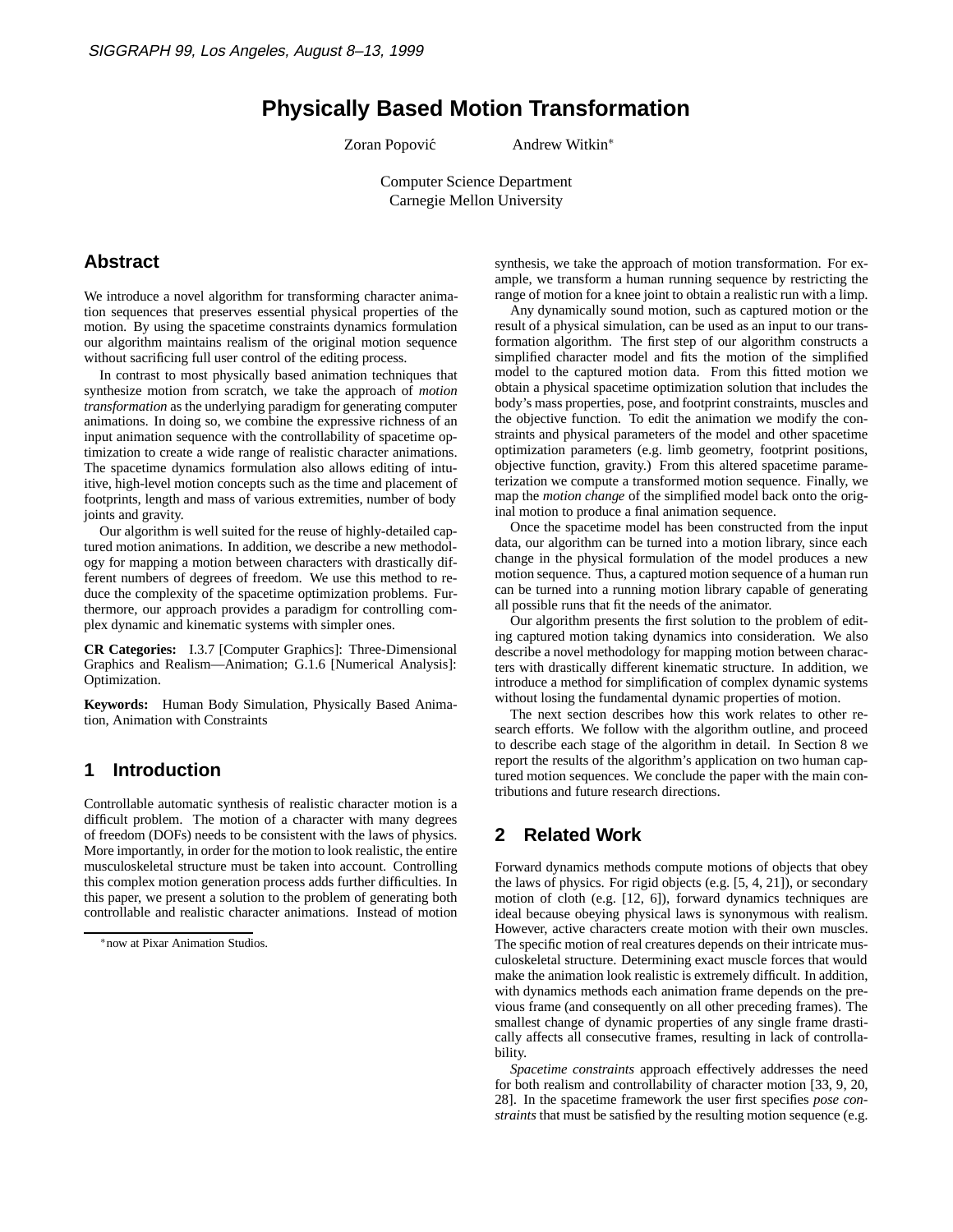the character pose at the beginning and end of the animation). In addition to these constraints, the user also specifies an *objective function* that is a metric of performance or style such as total power consumption of all of the character's muscles. The algorithm takes this spacetime specification and finds the motion trajectories that minimize the objective function while satisfying the constraints. High realism and intuitive control give this method great appeal. The downside, however, is that the current algorithms do not scale up to the complexity of characters one would like to animate. The time complexity of the spacetime formulation and convergence difficulties remain a huge impediment. Another problem of these methods is that they are extremely sensitive to the starting position of the optimization process — if optimization begins far away from the solution, the optimization methods often cannot converge to the optimal motion. As a result, spacetime optimization methods have not been successfully applied to automatic generation of human motion. Our work draws from the ideas of spacetime constraints and tries to address the issues that prevent this method from being applied to complex character models.

Robot controller design has also been applied to the domain of realistic computer animation (e.g. [26, 32, 31, 18]). These methods use controllers that drive the actuator forces based on the current state of the environment. These forces, in turn, produce desired motion. Intuitively, controllers can be thought of as a set of instinctual reflexes that control muscles and collectively produce a character's continuous motion. Once the controllers have been finetuned and synchronized to each other, this method can produce a wide range of expressive animations [26, 19]. Furthermore, a number of different animations can be created without any additional work, because the controllers adjust to the changes in the environment. Recently, van de Panne introduced an interesting method for generating motion from footsteps that includes some rudimentary physical properties[30]. Although a controller transformation algorithm has been reported [17], determining controllers that produce realistic character motion is extremely difficult, and has not been formalized.

Another way to generate realistic motion is to attain it from the real world. Recent availability of real-time 3-D motion capture systems provides such an alternative. Motion capture systems use sensors to record absolute positions of key points on the character's body over a period of time. Not surprisingly, the resulting clip motion is convincing and rich with expressive detail that is almost impossible to generate by any computer methods. Although this type of animation is quite realistic, it yields highly unstructured and uncorrelated motion, even when converted to joint angles within a hierarchical character model.

Recently, a number of motion capture editing methods have been proposed [34, 8, 15, 14, 16, 27]. These methods don't generate motion "from scratch" like earlier described methods, but transform existing motion sequences. Even though some of the methods solve for the entire transformed motion sequence (and thus use the term spacetime), they do not include any notion of dynamics. Recently Gleicher [16] introduced a method for remapping captured motion onto drastically different characters. While his method is capable of producing many interesting motions, it has no means of making the motion physically realistic. For example, a tall and lanky character would utilize his muscles (and therefore move) in very different ways than a more compact character. A property of all motion editing methods that ignore inherent dynamics is that while they can effectively transform motion by small amounts, larger deformations reveal undesirable, unrealistic artifacts.

An alternative approach to editing realistic motion sequences is to extract the physical model from captured data, and perform all editing on the computer model instead. Spacetime optimization is a good candidate for this task. Of course, the primary problem of spacetime methods is that they do not guarantee a solution for



Figure 1: Algorithm outline.

motion problems of complex characters such as humans. We circumvent this issue by developing smaller, abstracted models. This model simplification is motivated by biomechanics research [7]. Blickhan and Full demonstrate the similarity in the multi-legged locomotion of kinematically different animals. They show striking similarities between a human run, a horse run and the monopode bounce (i.e. pogostick). This similarity motivates our approach to reducing the DOF count of complex kinematic structures such as humans.

Biomechanics also studies the postulated optimality of motion in nature [1, 2, 24]. There has been a considerable amount of work in the area of human performance in sports [22]. This work also reaffirms that spacetime optimization is a good choice for realistic motion synthesis.

# **3 Algorithm Outline**

Much like the motion capture editing methods, our algorithm does not synthesize motion from ground zero. Instead, it transforms the input motion sequence to satisfy the needs of the animation. Although our algorithm was motivated by the desire to enable realistic high-level control of high quality captured motion sequences, the same methods can be applied to motion of arbitrary source.

At its core our algorithm uses spacetime optimization because the spacetime formulation maintains the dynamic integrity of motion and provides intuitive motion control. Because such methods have not been shown to be feasible for human motion models, we must also find a way to simplify the character model.

The entire transformation process breaks down to four main stages (Figure 1):

- **Character Simplification.** Create an abstract character model containing the minimal number of degrees of freedom necessary to capture the essence of the input motion. Map the input motion onto the simplified model.
- **Spacetime Motion Fitting.** Find the spacetime optimization problem whose solution closely matches the simplified character motion.
- **Spacetime Edit.** Change spacetime motion parameters, introduce new pose constraints, change the character kinematics, objective function, etc.
- **Motion Reconstruction.** Remap the change in motion introduced by the spacetime edit onto the original motion to produce the final animation.

The *character simplification* and *spacetime motion fitting* stages require a significant amount of human intervention. However, once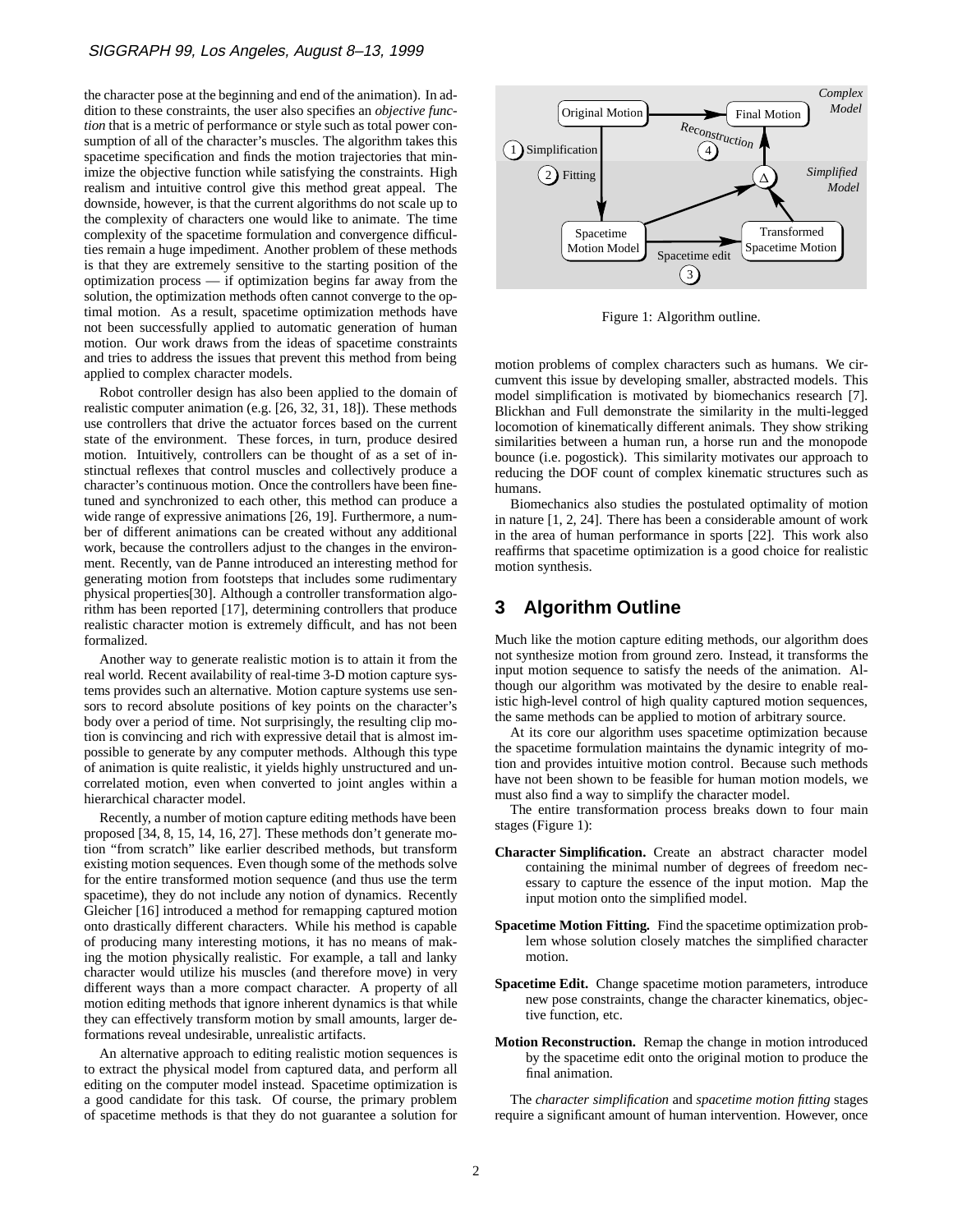

Figure 2: Kinematic character simplification: a) elbows and spine are abstracted away, b) upper body reduced to the center of mass, c) symmetric movement abstraction.

the spacetime model is computed it can be reused to generate a wide range of different animations. The *spacetime edit* and *motion reconstruction* stages are fully automated. They also take much less time to compute than the first two stages, which enables computation of transformed motion sequences at near-interactive speeds.

## **4 Character Simplification**

Instead of solving spacetime constraint optimizations on the full character, we first construct a simpler character model which we then use for all spacetime optimizations. There are two important reasons for character simplification:

- DOF reduction improves performance and facilitates convergence of the spacetime optimization.
- creation of an abstract model that contains only DOFs essential for the given motion captures the more fundamental properties of the body movement. As a result, detailed motion in the input sequence will be preserved during the transformation process.

Simplified models capture the minimum amount of structure necessary for the input motion task, and therefore capture the "essence" of the input motion. Subsequent motion transformations modify this abstract representation while preserving the specific feel and uniqueness of the original motion. Our simplification process draws from certain ideas in the biomechanics research [7]. We take the view that, abstractly speaking, highly dynamic natural motion is created by "throwing the mass around," or changing the *relative position* of body mass. With this in mind a human arm with more than 10 DOFs can be represented by a rigid object with only three shoulder DOFs without losing much of the mass displacement ability. Simplification of certain body parts also depends on the type of the input motion. For example, while the above mentioned arm simplification may work well for the human run motion, it would not appropriately represent the ball-throwing motion.

Simplification reduces the number of kinematic DOFs, as well as muscle DOFs by a factor of two to five. Since each DOF is represented by hundreds of unknown coefficients during the optimization, simplification can reduce the size of the optimization by as many as 1000 unknowns. More importantly, a character with fewer DOFs also creates constraints with significantly smaller nonlinearities. In practice, the optimization has no convergence problems with the simplified character models.

Character simplification is performed manually. We apply three basic principles during this process:

- **DOF removal.** Some body parts are fused together removing DOFs that link them together. Elbow and wrist DOFs are usually removed for running and walking motion sequences where they have little impact on the motion.
- **Node subtree removal.** In some cases of high-energy motion the entire subtree of the character hierarchy can be replaced with

a single object, usually a mass point with three translational DOFs. For example, the upper body of a human character can be reduced to a mass point for various jumping motion sequences where the upper body catapults in the direction of the jump.

**Exploit symmetric movement.** Broad jump motions contain inherent symmetry since both legs move in unison. Thus, we can abstract both legs with one, turning the character into a monopode.

The simplification process ensures that the overall mass distribution is preserved, so if a number of nodes are represented with a single object we match the mass, center of mass and moments of inertia of the new structure to be as close to the original as possible.

Once the character model has been simplified the original motion can be mapped onto it. Since the simplified character has significantly fewer DOFs, this mapping is over-determined. We define *handles* to aid us in the motion transfer process by correlating essential properties between complex and simplified motion sequences.

### **4.1 Handles**

Handles are multi-valued time-varying functions that can be evaluated on both complex and simplified character models. All handles depend on the character pose defined by the vector of values for each DOF  $q(t_i)$ . They represent intuitive measurements of various body properties such as 3D point positions, 3D directions, distance between two assigned body points.

Some 3D position handles are simply points on the character's body (e.g. the foot-ground contact position). Others, like the center of mass position handle, depend on a much larger set of DOFs. Direction handles are often used to represent the orientation of the character. When kinematic topology has been drastically changed during the simplification, it is often useful to use distance handles to correlate various body points.

In order to match two animations, we ensure equality between the corresponding handles. For example, if we reduced the human upper body down to a mass point, we would use the center of mass handle to correlate two animations. When two legs are reduced to one, we would use the foot-floor contact point handle, defined as the midpoint between two foot contact points and equate it with the foot point handle of the monopode.

Let us define the collection of all handles of the original (complex) motion as  $h_o(q_o(t))$ , and let  $h_s(q_s(t))$  be the corresponding simplified motion handles. We find the motion of the simplified character by solving

mi

$$
E_d = \left[\mathbf{h}_o(\mathbf{q}_o(t_i)) - \mathbf{h}_s(\mathbf{q}_s(t_i))\right]^2
$$
 (1)

$$
\min_{\mathbf{q}_s(t_i)} E_d \tag{2}
$$

for each frame  $t_i$ . This process is equivalent to solving an inverse kinematics problem for each time frame of the animation. Naturally, there should be *at least* as many handles as there are DOFs in the simplified character. That way the simplified motion is fully determined by  $\mathbf{h}_s(\mathbf{q}_s(t))$ .

# **5 Spacetime Motion Fitting**

Handles help us map the original motion onto the simplified character. However, the resulting motion is no longer dynamically correct. Before we can edit the motion with spacetime constraints we need to create not only dynamically correct but also realistic motion of the simplified model. In other words, we need to find the spacetime optimization problem whose solution comes very close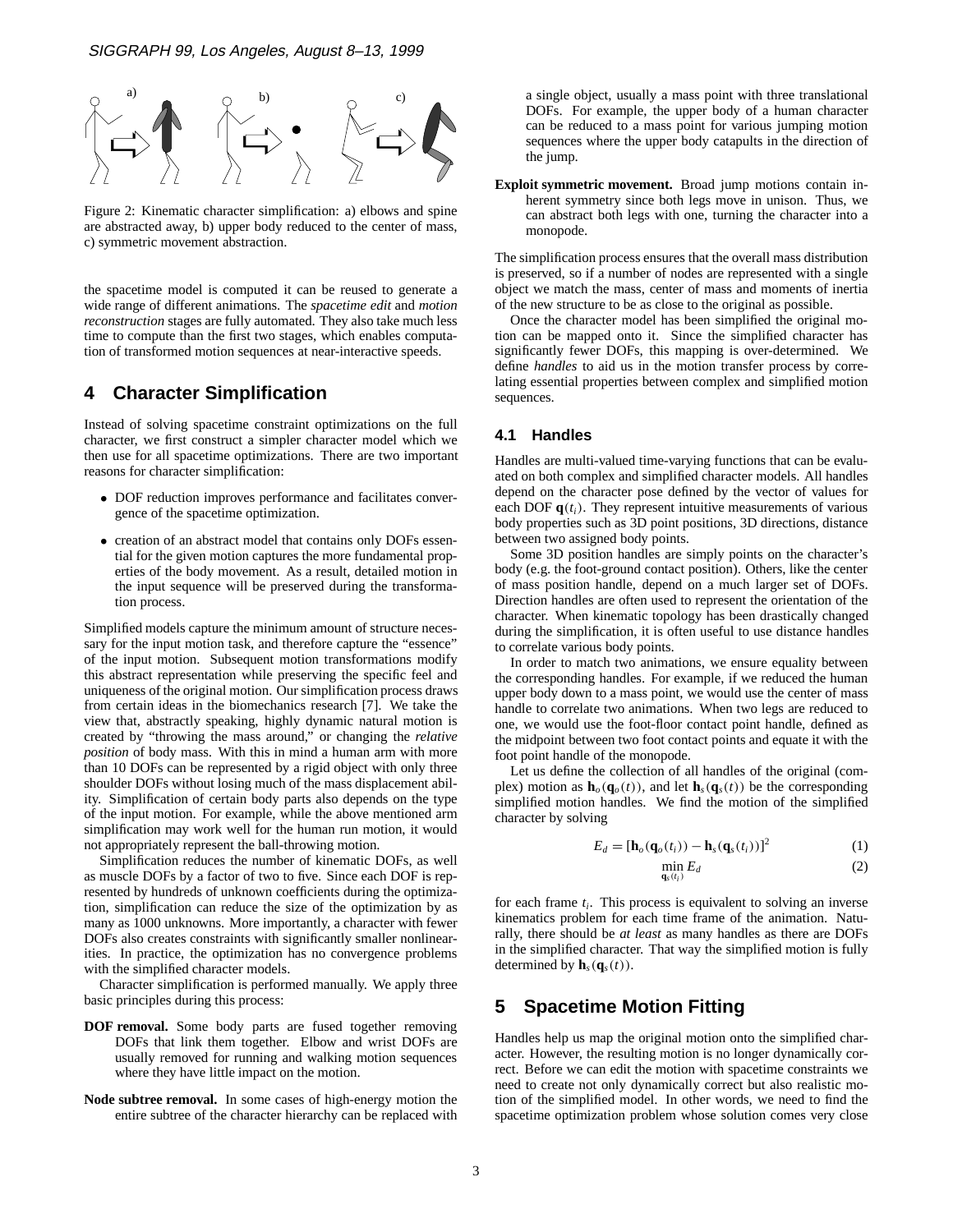to the simplified model motion we computed in section 4.1. Section 5.1 describes the spacetime constraints formulation of motion. Subsequent sections describe our approach to finding the appropriate muscles, spacetime constraints and the objective function which would yield the motion closely matching the input sequence.

#### **5.1 Spacetime Constraints Formulation**

We obtain the body dimensions and mass distributions from biomechanics sources [11, 23]. All other concepts of spacetime optimization have their intuitive counterparts in real-life.

A *character* is an object performing motion of its own accord. It has a finite number of kinematic DOFs and a number of *muscles*. DOFs usually represent joint angles of the character's extremities, while muscles exert forces or torques on different parts of the body, thus actuating locomotion. Given that both body and muscle DOFs change through time we refer to them collectively as  $q(t)$ , or separately as kinematic  $\mathbf{q}_k(t)$ , and muscle DOFs  $\mathbf{q}_m(t)$ .

The task of motion synthesis is to find the desired motion of a character. This "goal motion" is rarely uniquely specified; rather, one looks for a motion that satisfies some set of requirements. Generally these requirements are represented either through constraints, external forces or through the objective function.

For instance, the requirements of a sequence that animates a person getting up from a chair would include the fact that the person is sitting in the chair at time  $t_0$  and standing up at final time  $t_1$ . We refer to such requirements as *pose constraints*  $(C_p)$ , and we insist that the character must use its own muscles to satisfy these constraints.

In addition to pose constraints, the environment imposes a number of *mechanical constraints* (**C***m*) onto the body. For example, in order to enforce the upright position of a human, we need to constrain both of her feet to the floor. The floor exerts forces onto the feet ensuring that the feet never penetrate the floor surface. All mechanical constraints provide external forces necessary to satisfy the constraints. There may also be other external forces within the environment such as gravity and wind.

Finally, we also need to ensure dynamic correctness of the motion. We do this by constraining the acceleration of each DOF. Intuitively, we make sure that  $F = ma$  holds for all degrees of freedom at all times. In this document we call such constraints *dynamics constraints*  $(C_d)$ . As long as these constraints are satisfied, we know that the resulting motion is physically possible, given the muscles' ability to generate forces.

When motion is defined in this way, it straightforwardly maps onto a non-linearly constrained optimization problem: we optimize the objective function  $E(\mathbf{q}(t), t)$  parameterized in space and time, subject to the pose, mechanical and dynamics constraints:

$$
\min_{\mathbf{q}(t)} E(\mathbf{q}(t), t) \quad \text{subject to} \quad \begin{cases} \mathbf{C}_p(\mathbf{q}(t), t) = 0 \\ \mathbf{C}_m(\mathbf{q}(t), t) = 0 \\ \mathbf{C}_d(\mathbf{q}(t), t) = 0 \end{cases} \tag{3}
$$

This optimization is a variational calculus problem, as we solve for functions, not values. Such problems are solved by continuous optimization methods, which require computation of first derivatives of all constraints and the objective function. We use a sparse SQP [13] method to solve spacetime optimization problems.

The following sections describe specifics of determining muscles, constraints and the objective function that produce realistic motion and closely match the input animation.

#### **5.2 Muscles**

*Muscles* are the primary source of character locomotion. The biomechanics community has developed a number of complex muscle models, which closely match empirical data [29, 10, 3]. While these models tend to be very accurate, their complexity makes them difficult to differentiate and use in full body optimizations. Since our character model is drastically simplified, it would not make much sense to apply realistic muscles on simplified kinematic structure. Instead, we use simple structures that account for entire muscle groups, yet still induce forces onto DOFs similar to those of real muscles.

We use *generalized muscle forces Q* to represent the abstract muscle. These muscles apply accelerations directly onto DOFs, much like robotic servo-motors positioned at joints apply forces on robotic limbs. Having a generalized muscle at each character DOF presents the minimum set of muscles that ensures the full range of character motion. Unfortunately, the ability to apply arbitrary generalized force onto each joint is a poor model of natural muscles. For example, sudden non-smooth muscle forces generate extremely jerky, unnatural motion much like motion generated by bang-bang controllers [25].

In addition, arbitrary impulse muscle forces tend to produce highly unstable spacetime optimization problems with poor convergence properties, because the problem becomes badly scaled. This becomes apparent when we compare the relative change in motion resulting from changing a single coefficient of a kinematic DOF  $q_k(t)$  and a generalized muscle DOF  $q_m(t)$  by the same fixed amount δ*q*. Naturally, motion changes are orders of magnitude more drastic when we displace  $q_m(t)$  coefficients, since muscles directly affect accelerations of many kinematic DOFs. This imbalance in sensitivity between the coefficients of kinematic and generalized muscle DOFs makes it difficult for any optimization methods to converge to a solution.

To circumvent the problems of simple generalized force muscles described above, yet still maintain a simple and differentiable muscle model, we use a damped servo model often used in robotic simulations [26, 19]. Each kinematic DOF  $q_{k_i}$  has a corresponding damped generalized muscle force

$$
Q_{k_i} = k_s (q_{k_i} - q_{m_i}) - k_d (\dot{q}_{k_i} - \dot{q}_{m_i})
$$
(4)

where  $q_{m_i}$  is the additional muscle DOF that is often interpreted as the desired value of  $q_{k_i}$ . Differentiation with respect to DOFs and their velocities is straightforward. This formulation does not exhibit scaling problems since  $q_{m_i}$  is of the same scale as  $q_{k_i}$ , and the velocity dependent damping encourages smoothness. To further ensure smooth muscle forces akin to those found in nature, we always include a muscle smoothness metric within the objective function (see Section 5.4.)

### **5.3 Constraints**

Most of the pose and mechanical constraints fall out of the nature of the input motion. For example, in a run or walk sequence we specify mechanical point constraints during each period the foot is in contact with the floor. Similarly, a leg kick animation defines a pose constraint at the time the leg strikes the target. We avoid specifying extraneous constraints that are not essential for the input motion, since they reduce the flexibility of the subsequent spacetime editing process.

The model simplification process may also introduce additional constraints. For example, if the upper body was reduced to a mass point, the mass point DOFs need to be restricted to stay within the bounds of the upper body center of mass. This ensures that movement of mass points can never cause an improper human configuration.

Additional pose constraints can be introduced for further control during motion editing. For example, we can introduce a hurdle obstacle into the human jump motion environment, which forces the character to clear a certain height during flight.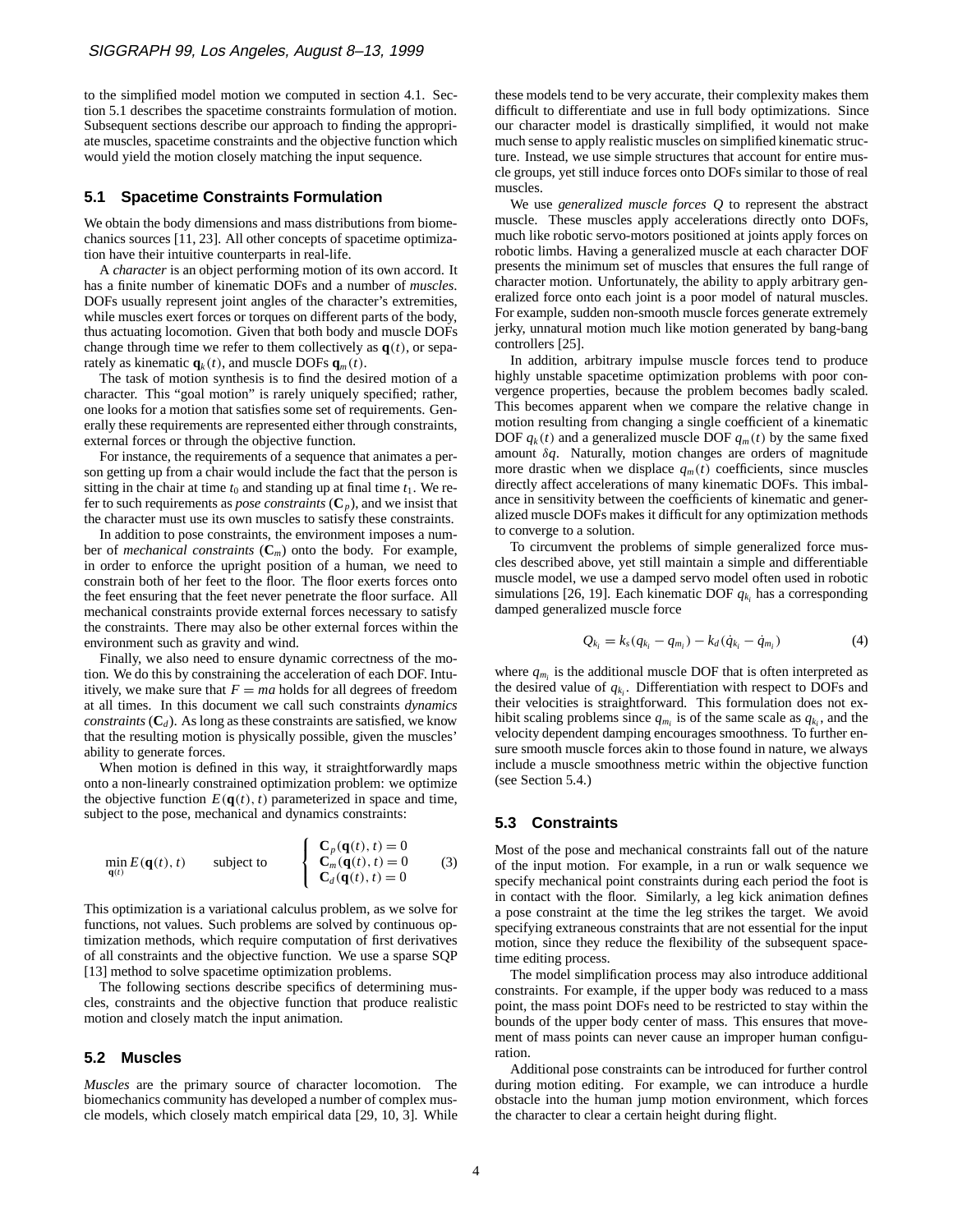### **5.4 Objective Function**

There has been much research into the optimality of motion in nature [1, 2, 24]. We, however, avoid guessing the right objective function altogether. Instead, we rely on the fact that the starting motion is very close to the optimum. At first, our objective measured the deviation from the original motion  $(E_d)$  as described by Equation 1. We also include the muscle smoothness objective component  $E_m = \ddot{\mathbf{q}}_m^2$  at all times. The spacetime objective is a weighted sum of the two objective components.

$$
E = w_d \int E_d + \int E_m \tag{5}
$$

Once the Newtonian constraint residuals become small, we gradually decrease  $w_d$  all the way to zero. The existence of the  $E_d$  component early in the optimization process prevents the optimization method from diverging from the initial motion until the spacetime constraints are satisfied (i.e. until the dynamics integrity of the motion has been established). This approach ensures that the spacetime minimization process stays near the input motion, while at the same time keeps the muscle forces smooth.

Upon convergence, we end up with a spacetime problem definition whose solution is very close to the original motion. With the spacetime optimization problem successfully constructed, the intuitive "control knobs" of the spacetime constraints formulation can be edited to produce a nearly inexhaustible number of different realistic motion sequences.

### **6 Spacetime Edit**

A spacetime constraints parameterization provides powerful and intuitive control of many aspects of the dynamic animation: pose and environment constraints, explicit kinematic and dynamic properties of the character, and the objective function.

By changing existing constraints the user can rearrange foot placements both in space and time. For example, a human run sequence can be changed into a zig-zag run on an uphill slope by moving the floor contact constraints wider apart and progressively elevating them. The constraint timing can also be changed: extending the floor contact time duration of one leg creates an animation that gives the appearance of favoring one leg. We can also introduce new obstacles along the running path, producing new constraints that, for example, require legs to clear a specified height during the flight phase of the run. We can also affect the environment of the run by changing the gravity constant, producing a human running sequence on the moon surface, for example.

Changes can also be made on the character model itself. We can change the limb dimensions or their mass distribution characteristics, and observe the resulting dynamic change of the motion. We can remove body parts, restrict various DOFs to specific ranges, or remove DOFs altogether, effectively placing certain body parts in a cast. For example, we can create different gimpy run sequences by shortening the leg, making one leg heavier, reducing the range of motion for the knee DOF, removing the knee DOF. Various muscle properties of the character can also affect the look of transformed motion. We can limit the force output of the muscles, forcing the character to compensate by using other muscles.

Finally, the overall "feel" of the motion can be changed by adding additional appropriately weighted objective components. For example, we can produce a softer looking run by adding an objective component that minimizes floor impact forces. Or we can make the run look more stable by including a measure of static balance in the objective.

After each edit we re-solve the spacetime optimization problem and produce a new transformed animation. Since the optimization starting point is near the desired solution, and all dynamic constraints are satisfied at the outset, optimization converges rapidly. In practice, while the initial spacetime optimization may take more than 15 minutes to converge, the spacetime optimizations during the editing process take less than two minutes.

## **7 Motion Reconstruction**

In order to create the transformed animation of the full character model, we reconstruct the final motion from the original motion and two simplified spacetime motions. We apply the transformation to the original sequence so that we modify the fundamental dynamic properties of motion, while preserving the specific intricate details in the original.

The reconstruction relies on both spacetime constraints and motion handles as described in Section 4.1. All spacetime constraints are mapped to their full character equivalents. For example, foot placement constraints are mapped onto foot constraints of the full character. Having completed the spacetime editing stage, we have three distinct sets of handles<sup>1</sup>

- original motion handles  $h_o(q_o)$
- spacetime fit handles  $\mathbf{h}_s(\mathbf{q}_s)$
- transformed spacetime handles  $\mathbf{h}_t(\mathbf{h}_t)$

We define the final motion handles as

$$
\mathbf{h}_f(\mathbf{q}_f) = \mathbf{h}_o(\mathbf{q}_o) + (\mathbf{h}_t(\mathbf{q}_t) - \mathbf{h}_s(\mathbf{q}_s))
$$
(6)

essentially displacing the original handles by the difference between the two spacetime solutions. Since the right side of the equation is known, it would seem that solving for the inversekinematics-like problem of finding  $q_f$  that satisfies equation 6 would complete the reconstruction. Unfortunately, the number of handles is *considerably smaller* than the number of DOFs in the full character, so this problem is highly under-determined, and we cannot directly solve for  $q_f$  without accounting for the extra DOFs.

We formulate the reconstruction process as a sequence of perframe subproblems:

$$
\min_{\mathbf{q}_f} \qquad E_{dm}(\mathbf{q}_o, \mathbf{q}_f) \n\text{subject to} \begin{cases} \mathbf{C}(\mathbf{q}) = 0 & (7) \\ \mathbf{h}_f(\mathbf{q}_f) = \mathbf{h}_o(\mathbf{q}_o) + (\mathbf{h}_f(\mathbf{q}_f) - \mathbf{h}_s(\mathbf{q}_s)) \end{cases}
$$

Simply stated, we follow the transformed handles and satisfy all constraints  $(C(q))$  while we try to be as close as possible to the original motion.

We first formulate a measure of closeness to the original motion. A simple objective function that measures the deviation of each DOF  $E_{dd} = (\mathbf{q}_f - \mathbf{q}_o)^2$  produces undesirable results. Each DOF needs to be carefully scaled both with respect to what it measures (joint angles measure radians, translational DOFs measure meters), and with respect to its importance within the character hierarchy. For example, the change of the hip joint DOF affects the overall motion significantly more than the same amount of change applied to the ankle joint. In order to avoid these problems, we designed a completely new objective  $E_{dm}$  that measures the amount of displaced mass between the two poses.

<sup>&</sup>lt;sup>1</sup>For clarity, we omit the explicit time dependency of handles and DOFs.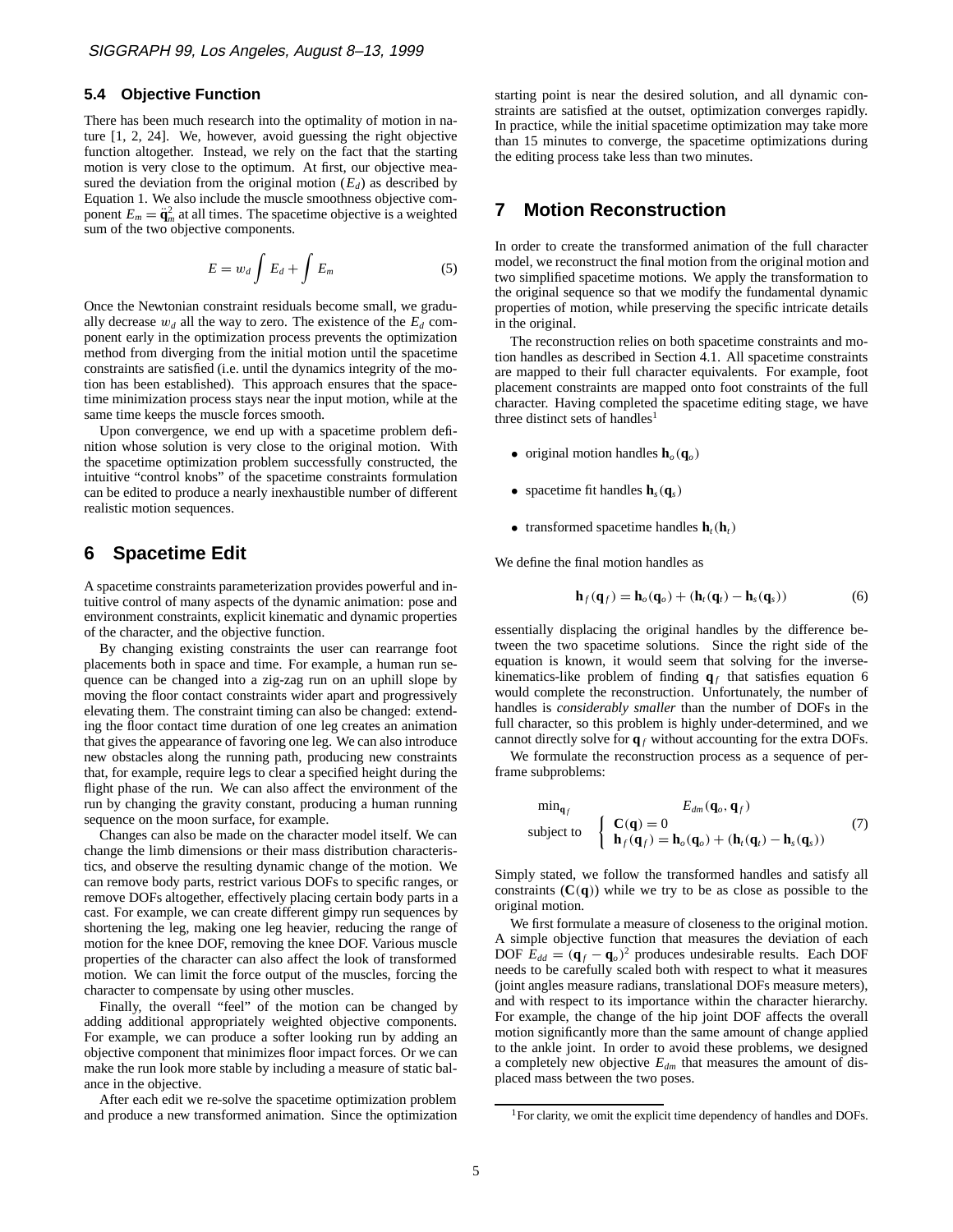#### **7.1 Minimum Displaced Mass**

Given two character poses described by the DOF values  $\bar{\mathbf{q}}$  and  $\mathbf{q}$  we compute the total amount of displaced mass  $E_{dm}(\bar{\mathbf{q}}, \mathbf{q})$  when transforming from pose  $\bar{\mathbf{q}}$  to pose  $\mathbf{q}$ . This metric is loosely analogous to the measurement of dynamic power consumption, with the exception that we compare two kinematic (not dynamic) states. Total displaced mass is the sum of mass displacements for each node *k* in the hierarchy  $E_{dm} = \sum_k E_k$ .

We compute the node mass displacement  $E_k$  as a body point  $p_i$ displacement scaled with its mass  $\mu_i$  integrated over all body points of the node *k*

$$
E_k = \iiint_i \mu_i (\mathbf{p}_i - \bar{\mathbf{p}}_i)^2 dx dy dz,
$$

where each "bar"-ed symbol refers to quantities computed at pose **q**¯.

Since we are only interested in the *relative* mass displacement, we compute the body positions invariant of the global rotation and translation. In other words, if

$$
\mathbf{p}'_i = \mathbf{R}_0 \mathbf{R}_1 \cdots \mathbf{R}_{j-1} \mathbf{R}_j \mathbf{x}_i
$$

is the world space position of the body point  $\mathbf{x}_i$  in the node *j* of the character hierarchy, and transformation  $\mathbf{R}_{0}$  contains the global rotation and translation of the hierarchy, we define

$$
\mathbf{p}_i = \mathbf{R}_1 \cdots \mathbf{R}_{j-1} \mathbf{R}_j \mathbf{x}_i = \mathbf{W}_j \mathbf{x}_i
$$

This notation allows us to simplify *Ek*

$$
E_k = \iiint_i \mu_i(\mathbf{W}_i \mathbf{x}_i \mathbf{W}_i \mathbf{x}_i - 2\mathbf{W}_i \mathbf{x}_i \overline{\mathbf{W}}_i \mathbf{x}_i + \overline{\mathbf{W}}_i \mathbf{x}_i \overline{\mathbf{W}}_i \mathbf{x}_i) dx dy dz
$$
  
= tr $(\mathbf{W}_i \mathbf{M}_i \mathbf{W}_i^T - 2\mathbf{W}_i \mathbf{M}_i \overline{\mathbf{W}}_i^T + \overline{\mathbf{W}}_i \mathbf{M}_i \overline{\mathbf{W}}_i^T)$   
= tr $(\mathbf{W}_i \mathbf{M}_i (\mathbf{W}_i - 2\overline{\mathbf{W}}_i)^T)$ 

where tr() is a matrix trace operator and the mass matrix tensor **M***<sup>i</sup>* of node *i* is computed as the integral over body points  $\mathbf{x}_i$  of outer products scaled by the node mass *mi*

$$
\mathbf{M}_i = m_i \iiint_j \mathbf{x}_j \mathbf{x}_j^T dx dy dz.
$$

Note that because  $\overline{\mathbf{W}}_i \mathbf{M}_i \overline{\mathbf{W}}_i^T$  is a constant expression (it does not depend on **q**) we remove it from the final expression.

We also compute derivatives with respect to kinematic DOFs

$$
\frac{\partial E_k}{\partial q_j} = \text{tr}\left(\frac{\partial \mathbf{W}_i}{\partial q_j} \mathbf{M}_i (\mathbf{W}_i - 2\overline{\mathbf{W}}_i)^T + \mathbf{W}_i \mathbf{M}_i \frac{\partial \mathbf{W}_i^T}{\partial q_j}\right)
$$

$$
= \text{tr}\left(2(\mathbf{W}_i - \overline{\mathbf{W}}_i) \mathbf{M}_i \frac{\partial \mathbf{W}_i^T}{\partial q_j}\right)
$$

Both  $E_k$  and  $\frac{\partial E_k}{\partial q_j}$  can be computed efficiently by recursively computing the subexpressions  $\mathbf{M}_i \mathbf{W}_i^T$  and  $\mathbf{M}_i \frac{\partial \mathbf{W}_i^T}{\partial q_j}$  for each node in the hierarchy. We find that  $E_{dm}$  performs extremely well as a measure of closeness between two motions.

Since the reconstruction process is performed separately for each frame the resulting motion may, on occasion, appear non-smooth. We correct this by defining intervals of animation where improved smoothness is required. The problem defined in Equation 7 is then solved collectively over the entire interval with the added smoothness objective  $E_{\text{smooth}} = \ddot{\mathbf{q}}^2$ .

| Jump       |         | Run            |                |
|------------|---------|----------------|----------------|
| Name       | Minutes | Name           | <b>Minutes</b> |
| Fitting    | 21      | Fitting        | 16             |
| Twist      | 1.6     | Wide           | 0.9            |
| Diagonal   | 1.4     | Crossed        | 1.3            |
| Unbalanced | 0.6     | Limp           | 17             |
| Obstacle   | 1.4     | Short-leg Limp | 1.9            |
|            |         | Moon           | 1.5            |
|            |         | Neptune        | 13             |

Figure 3: SGI Octane computation times for the run and the jump motion transformations.



Figure 4: Representation of the cyclical B-spline DOFs.

### **8 Results**

We have created two different motion libraries from which we generated a number of different animations. We used high detail (120Hz) motion capture data as input sequences. During the fitting stage, we used drastically different simplification approaches for the libraries in order to show the versatility of our algorithm.

All of the described motion sequences would be difficult to create with existing motion editing tools. While it is conceivable that a number of constraints could be introduced to enhance realism, for some sequences it would require an overwhelming amount of work, on par with creating a realistic motion sequence from scratch with keyframing. In contrast, our approach requires minimal number of intuitive changes for each transformed sequence.

### **8.1 Human Run**

We extracted a single gait from a human run motion sequence, and made all DOFs cyclic so that the motion could be concatenated into a continuous run sequence of arbitrary length. We represented each DOF with a cyclical B-spline, where the first three coefficients influence the beginning and the end of the DOF values (Figure 4). This formulation forces endpoint values and their time derivatives to coincide.

In the character simplification stage we removed all hand, foot and elbow DOFs reducing the entire arm into one rigid object. Similarly, the foot and shin are represented with a single object. We also preserved only a few upper body DOFs. The torso, head and shoulders have been fused into a single object that has a quaternion ball joint at the waist. Each shoulder has a single Euler hinge joint that allows the arm to move back and forth. This is a significant reduction from the original configuration with a ball joint at each shoulder. Hip joints are the only ball joints that have been preserved during the simplification. (Figure 5). We should note that reducing the arms to a single object with only one DOF significantly restricts the amount of change each resulting motion can undertake. If we wanted to allow greater ability to alter the movement of arms, we would allow for additional DOFs at each shoulder.

In order to map the human motion onto the biped we introduce several types of handles:

**Foot contact points.** On the human character the floor contact points for each foot are located at the ball of the foot. On the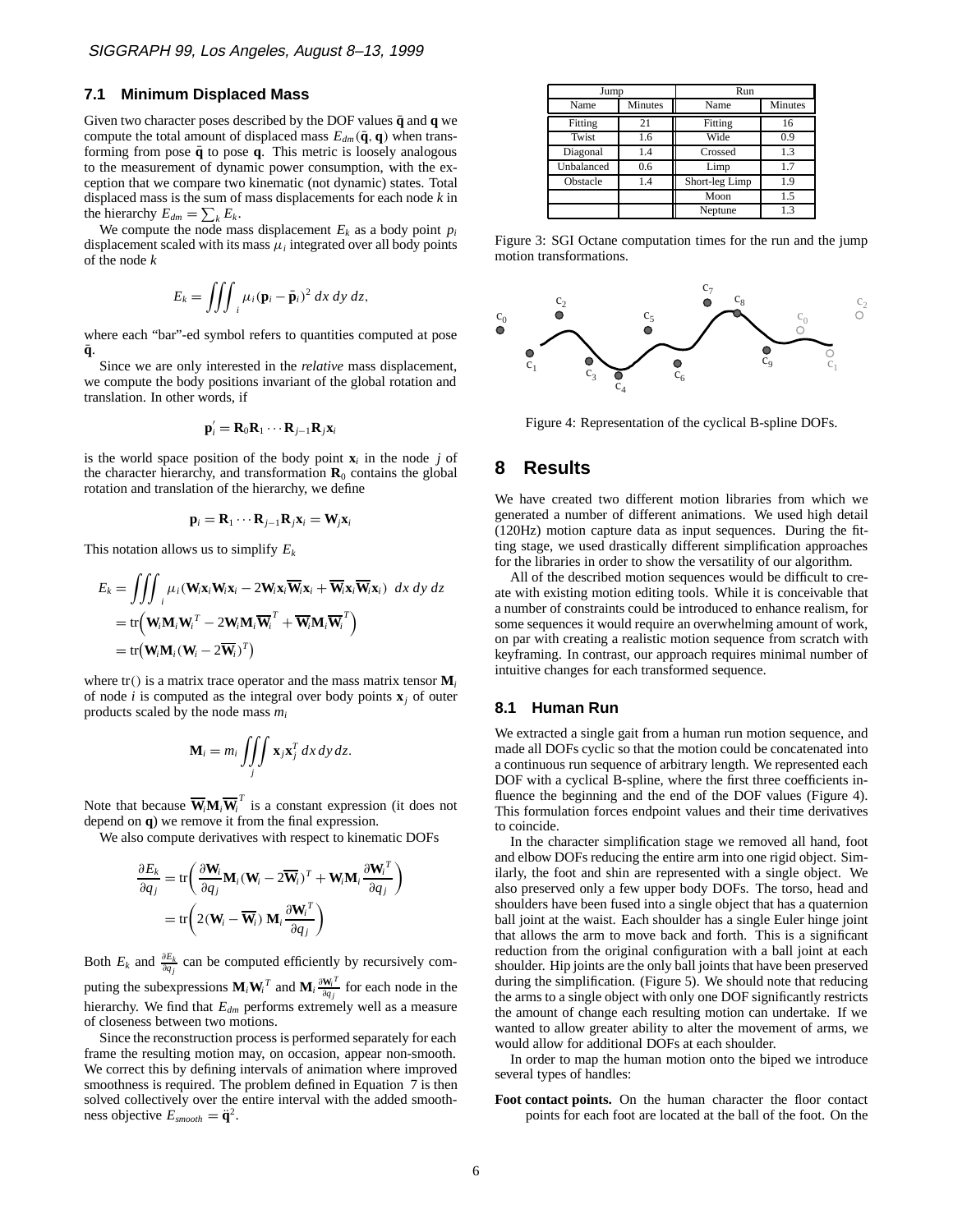

Figure 5: Biped: Simplified character for the human run motion library.

biped these points are shin endpoints. The handles are tracked throughout the entire animation, not just while the foot is on the ground.

- **Character mass center.** The mass centers for the human and the biped follow the same trajectories.
- **Upper body mass center.** We define the upper body as the character subtree rooted at the waist joint. Again, the mass centers follow the same trajectories.
- **Arm mass centers.** The character subtree rooted at the shoulder joint is a three link chain for the human character and a single object for the biped. We correlate the mass centers for both the left and the right arm subtree.
- **Torso orientation.** The body direction is tracked the orientation of the lower abdomen node.
- **Shoulder orientation.** The shoulder orientation handle is defined as the unit vector formed by the two points located at the left and right shoulder.

We also defined two mechanical constraints corresponding to the foot-ground contact events. These constraints need to be mechanical since the floor exerts forces onto the body keeping the foot in place. We also constrained the forces produced by the floor constraints so that they are non-negative in the upward direction. This effectively indicates that the floor provides forces which prevent floor penetration, but not floor separation. In addition, we provided a muscle for each kinematic DOF of the biped character. The muscle coefficients were identical for each muscle:  $k_s = 4.0$  and  $k_d = -0.04$ . Our experiments showed that different coefficients affected the speed of convergence for the optimization, but not the resulting motion itself.

We used the objective function described in Section 5.4. Optimizations during the spacetime model fit stage took about 21 minutes to compute on an SGI Octane. Once the spacetime model was completed we created numerous realistic animations by editing various spacetime formulation parameters.

**Wide Footsteps.** We repositioned the footprint mechanical constraints to be wider apart so that the character would have to leap significantly farther to the side at each step. We kept the constraint time intervals unchanged. Since each step now covered more distance, the overall resulting motion had leaps of smaller height (Figure 8). The appropriate change in the upper body orientation was apparent in the resulting motion.

**Crossed Footsteps.** We moved footprints to the opposite side of the body, forcing the character to twist at each step, criss-crossing the feet. Again we kept the constraint time intervals unchanged. We also introduced the "slippery floor" objective component, which penalized the component of the floor reaction forces in the floor plane. This effectively forced the character to rely less on the floor friction during landing.

**Moon Run.** In order to create a human run sequence on the moon, we reduced the gravity constant to 1.6*m*/*s*2, and we allowed for more time to elapse by applying a global time warp. The resulting run was slower and had much higher leaps appropriate for the low gravity environment.

**Neptune Run.** We also increased the Earth's gravity by tenfold to see how the running sequence would adjust to such extreme gravitational field<sup>2</sup>. Naturally, no human muscle forces could possibly produce a running motion under such extreme gravitational field. Consequently we removed any existing bounds on the muscle actuation forces. The resulting flight phase of the run was so low to the ground that the running character had the appearance of speed walking.

**Limp Run.** We removed the left knee DOF, creating the appearance of the leg being put in a cast. We also reduced the duration of the left footstep mechanical constraint, while we increased the duration of the right footstep. The advent of a straight leg introduced a new problem.

The stiff leg can move either to the outside or to the inside during the flight phase to avoid hitting the ground. These are two distinct local minima. If a leg were to move towards the inside, a more dynamically stable option, it would inevitably collide with the other leg. To prevent this, we included the objective component which penalizes for the closeness of the two foot points during the small time period just as the stiff leg leaves the ground. Effectively, we are biasing the solution towards the one where the legs do not go through each other. We do not need to include this objective during the entire animation since we only need to intervene at the specific point of the solution space bifurcation. We note that this problem would not be solved with the collision detection since the choice to go inside or outside occurs far before the actual collision. In the final motion sequence the character leans to the side and swings the right leg in a more dramatic fashion, creating a realistic (albeit painful) limp run.

**Short-Legged Limp Run.** In order to test the limits of character model modifications, we shortened the shin of the right leg and fixed the left knee DOF as in the *limp run*. We also kept the non-penetration inequality constraint for the feet during flight. The output running sequence has an extreme limp, with the leg in the cast swinging more to the side due to the shorter right leg. The motion has an extreme lean towards the shorter leg. The lean appears to be right on the edge of falling. The motion maintains the dynamic balance by significantly increasing the push-off forces of the shortened leg.

### **8.2 Broad Jump**

We created the broad jump motion library to explore how far we could simplify the character without losing the dynamic essence of the jump. In order to demonstrate the power and the flexibility of the simplification tools, we used drastically different simplification approach than the one used on the human running motion (Figure 6).

<sup>2</sup>Neptune's gravitational acceleration is 88.98*m*/*s*<sup>2</sup>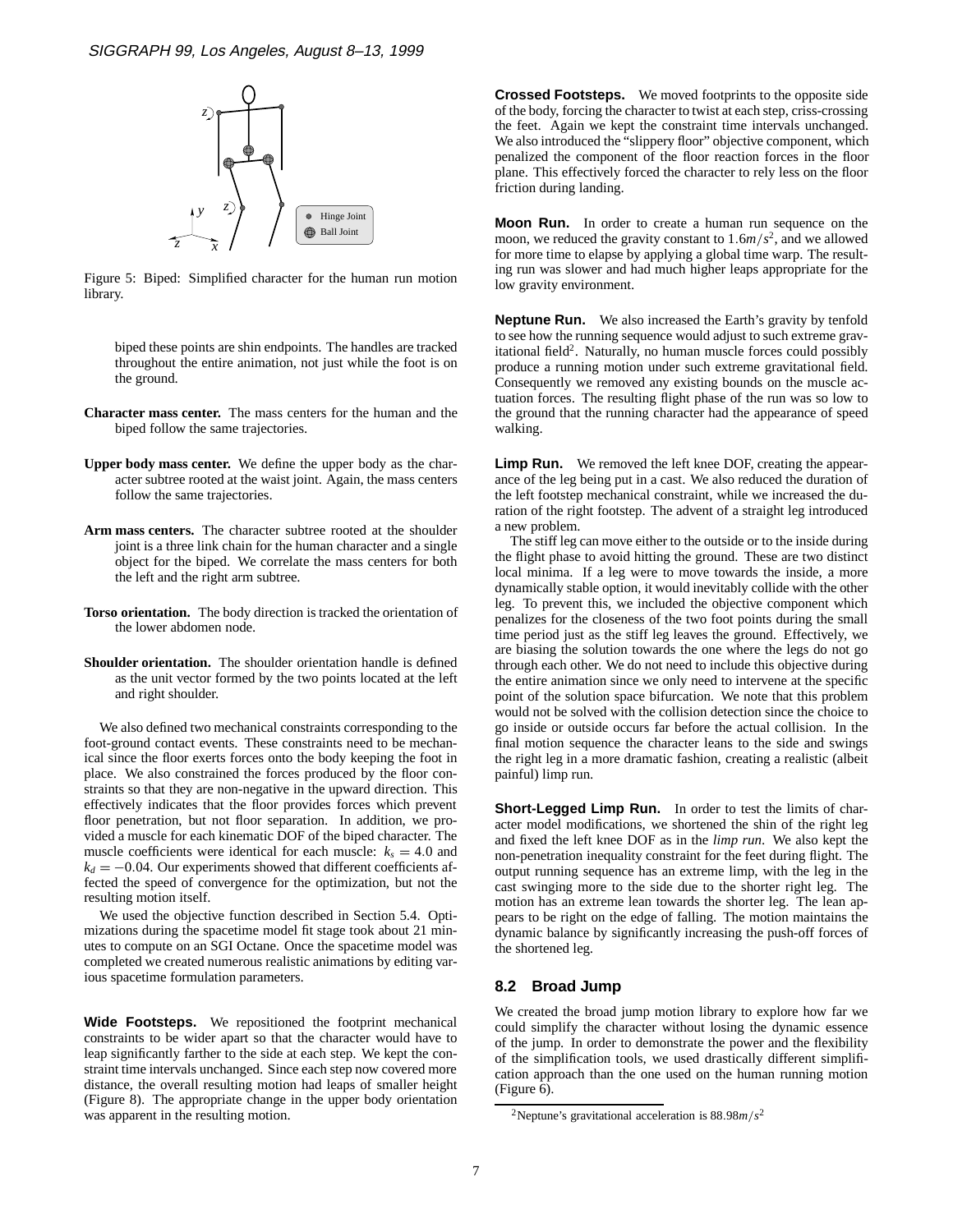

Figure 6: Full and simplified characters for the human run and broad jump.



Figure 7: Hopper: Simplified character for the broad jump motion transformation.

The entire upper body structure is reduced to a single mass point. The mass point moves with three prismatic muscles that push off from the rest of the body (Figure 7). Since the legs move together during a broad jump, we turned them into a single leg. Although it was not necessary, we also turned the knee hinge joint into a prismatic joint, to show that even with this completely changed character model the dynamic properties of the broad jump are preserved. The simplified character (hopper) has *ten* DOFs of which six are the global position and orientation of the model. It does not contain any angular joints.

The broad jump motion sequence lasts more than two seconds, which is more than twice as long as the run gait cycle. Since the sequence duration is linearly proportional to the size of the problem it would appear that optimization would take considerably longer. However, due to fewer DOFs, the spacetime fitting optimization converges within 16 minutes. Subsequent transformation optimizations all finish within 2 minutes on an SGI Octane (Figure 3).

In order to fit the human broad jump motion onto the hopper we defined a number of handles:

- **Foot position.** For the human character, we defined the foot handle as the midpoint between the two balls of the feet. The hopper's foot is located at the shin's endpoint.
- **Leg extension.** For the human character, the leg extension is measured as a distance handle between the foot handle and the midpoint between the two hips. For the hopper, this handle is measured as a distance between the foot handle and the location of the prismatic hip.
- **Body mass center.** For both the human and the hopper, the body mass center point is the center of mass for the entire hierarchy.
- **Upper body mass center.** For the human character the upper body mass center is the center of mass of the subtree rooted at the lower abdomen. The hopper's upper body mass center is identical to the location of the upper body mass point.
- **Torso orientation.** We preserved the body orientation by tracking the orientation of the lower abdomen character node. For both

the human and the hopper character, this is the direction of the unit vector pointing down the forward direction in the local frame of the lower abdomen node.

In addition to handles, we also defined a number of constraints. Again, we used mechanical constraints for the foot-ground constraints. We also specified the initial and the final upright pose constraint. These constraints are needed to make the endpoints of the animation invariant. We also restricted the freedom of movement for the upper body mass point, with simple bound constraints in each dimension. Without these constraints, the upper body mass point would be free to move outside the range of motion of a human upper body center of mass. The rest of this section describes each transformed jump in more detail.

**Twist Jump.** We introduced the torso orientation pose constraint at the end of the animation, which mandates a 90 degree turn. The output motion clearly shows the change in the anticipation and the introduction of the body twist during the flight stage. The landing stage has also changed to accommodate the sideways landing position.

**Diagonal Jump.** We displaced the landing position to the side and constrained the torso orientation to point straight ahead at all times. This change realigned the push-off and anticipation stages in the direction of the jump. Since the jump length was increased, the entire resulting motion appears more impulsive.

**Obstacle Jump.** We raised the landing position and introduced a hurdle, which forces a raising of legs during the flight stage. As a result, the character push-off is more vertical, and the legs tuck in during the flight.

**Unbalanced Jump.** We removed the final pose constraint that imposed the upright position. In the resulting sequence, the character never uses its muscles to stand up upon landing, since this would require extra energy. Instead of straightening up the character tumbles forward giving the appearance of poor landing balance.

In conclusion, our experiments show that, despite the extreme simplification, the hopper spacetime model still encapsulates the realistic properties of the broad jump with surprising accuracy.

### **8.3 Limitations**

Although our algorithm has been effective for a number of input motion sequences and for a wide spectrum of transformed motion animation sequences, a number of possibilities for improvement remain.

It appears that our methodology is best suited for the animation sequences containing high-energy, dynamic character movement. Other motion sequences that are more lethargic or kinematic, like picking up an object or getting up from the chair are not well suited for our dynamic transformation framework. Of course, it is still possible to apply our technique to such animations, but the benefits of a full-blown dynamics representation would not be large. In general, the non-realism for such motions is much less of an issue. The more a particular motion contains visible dynamic properties, the more suitable it would be for our motion transformation algorithm.

The main shortcoming of our approach is that large portions of the motion fitting algorithm stage are performed manually. We have found the simplification process quite intuitive. The simplification is performed only once per input motion sequence, so the effort spent by the motion library creator is amortized over the large number of possible transformed animation sequences. Nevertheless, automating this manual decision-making process would enable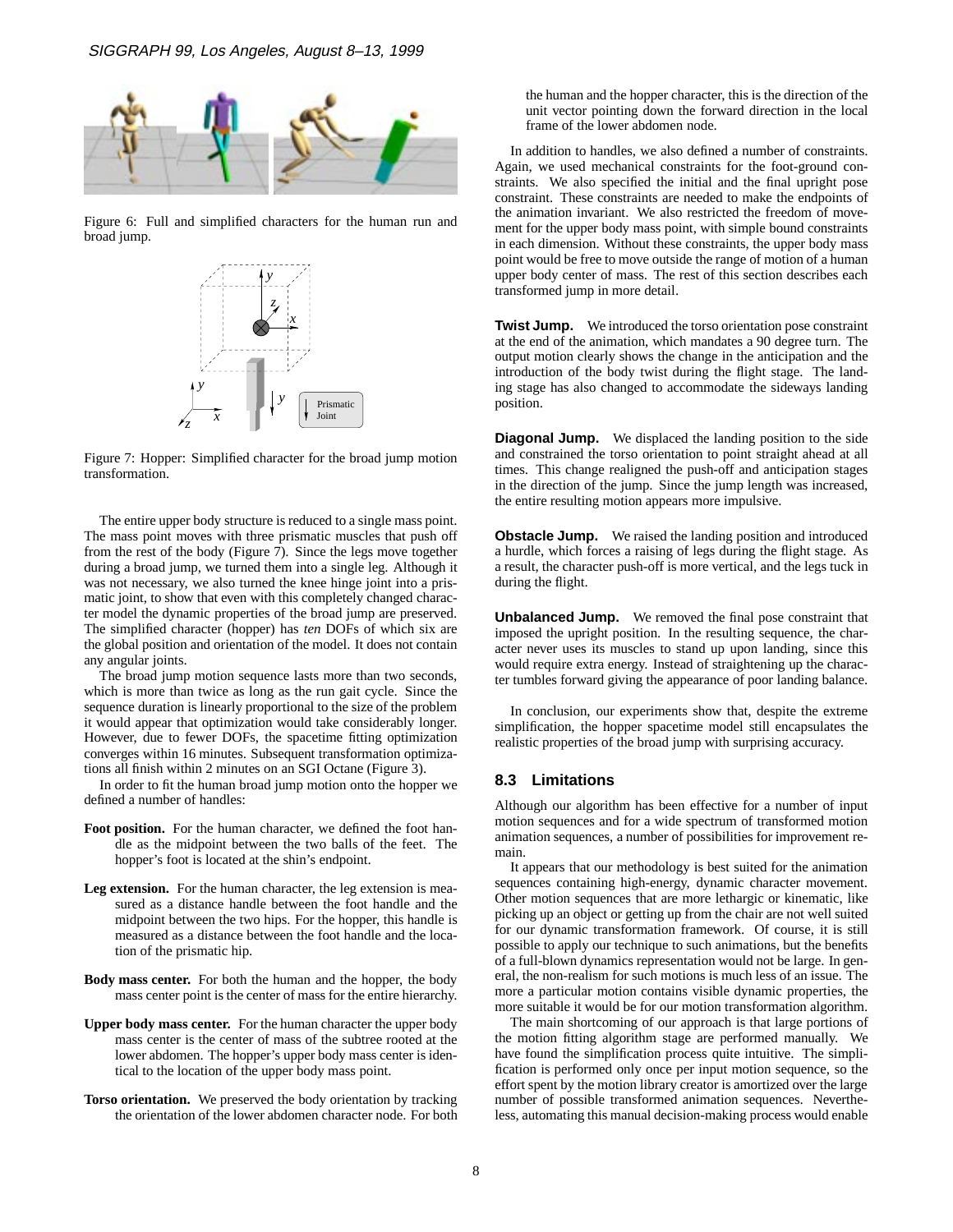on-the-fly construction of a physically based spacetime formulation from an input animation.

Furthermore, specific decisions in the motion fitting stage directly affect the types of modifications that can be performed on the motion. For example, if we wanted to add a waving gesture to the human running sequence we could not simplify the waving arm to a single rigid object as we did in the biped model. Consequently, a modification of the simplification process might be necessary in order to achieve a transformation which was unforeseen during the motion fitting process. Such modifications break down the motion library concept.

Since all dynamics computations are performed on the simplified model, there is no guarantee that the reconstruction stage of the algorithm would preserve the dynamics properties. In fact, the final motion sequence is *not* physically realistic in the absolute sense, simply due to the fact that no dynamics computations are done on the full character model. Our algorithm preserves the *essential* physical properties of the motion. This makes our algorithm ill-suited for applications which require that a resulting motion contains all the forces involved in the character locomotion.

# **9 Conclusion**

Our algorithm presents the first solution to the problem of editing captured motion that takes dynamics into consideration.

We also describe a novel methodology for mapping motion between characters with drastically different kinematic structures which broadens the applicability of motion capture data to animation of characters that do not exist in nature.

The paper also presents a method for control of complex dynamic systems with simpler ones. These ideas can be further developed into a realtime optimal robot control planner.

Lastly, these methods can be used for motion analysis in biomechanics and perhaps help prove the very ideas that motivated this algorithm.

# **10 Acknowledgements**

This research was supported by the Schlumberger Foundation Fellowship and National Science Foundation award IRI9502464. The authors wish to thank R.J. Full for motivating certain biomechanics aspects of this work. We also thank Sebastian Grassia, Jovan Popović, Andrew Willmott, Elly Winner and our reviewers for the valuable comments during the preparation of this paper.

### **References**

- [1] R. M. Alexander. Optimum walking techniques for quadrupeds and bipeds. *J. Zool., London*, 192:97–117, 1980.
- [2] R. M. Alexander. Optimum take-off techniques for high and long jumps. *Phil. Trans. R. Soc. Lond.*, 329:3–10, 1990.
- [3] K.N. An, B.M. Kwak, E.Y. Chao, and B.F. Morrey. Determination of muscle and joint forces: A new technique to solve the indeterminate problem. *J. of Biomech. Eng.*, 106:663–673, November 1984.
- [4] David Baraff. Curved surfaces and coherence for non-penetrating rigid body simulation. In *Computer Graphics (SIGGRAPH 90 Proceedings)*, volume 24, pages 19–28, August 1990.
- [5] David Baraff. Fast contact force computation for nonpenetrating rigid bodies. In *Computer Graphics (SIGGRAPH 94 Proceedings)*, July 1994.
- [6] David Baraff and Andrew Witkin. Large steps in cloth simulation. In Michael Cohen, editor, *Computer Graphics (SIGGRAPH 98 Proceedings)*, pages 43–54, July 1998.
- [7] R. Blickhan and R. J. Full. Similarity in multilegged locomotion: bouncing like a monopode. *J Comp. Physiol. A*, 173:509–517, 1993.
- [8] Armin Bruderlin and Lance Williams. Motion signal processing. In *Computer Graphics (SIGGRAPH 95 Proceedings)*, pages 97–104, August 1995.
- [9] Michael F. Cohen. Interactive spacetime control for animation. In *Computer Graphics (SIGGRAPH 92 Proceedings)*, volume 26, pages 293–302, July 1992.
- [10] Roy D. Crownninshield and Richard A. Brand. A physiologivcallly based criterion of muscle force prediction in locomotion. *J. Biomechanics*, 14(11):793–801, 1981.
- [11] Paolo de Leva. Adjustments to Zatsiorsky-Seluyanov's segment inertia parameters. *J. of Biomechanics*, 29(9):1223–1230, 1996.
- [12] Tony DeRose, Michael Kass, and Tien Truong. Subdivision surfaces in character animation. In Michael Cohen, editor, *Computer Graphics (SIGGRAPH 98 Proceedings)*, pages 85–94, July 1998.
- [13] P.E. Gill, M.A. Saunders, and W. Murray. SNOPT: An SQP algorithm for largescale constrained optimization. Technical Report NA 96-2, University of California, San Diego, 1996.
- [14] Michael Gleicher. Motion editing with spacetime constraints. In Michael Cohen and David Zeltzer, editors, *1997 Symposium on Interactive 3D Graphics*, pages 139–148. ACM SIGGRAPH, April 1997. ISBN 0-89791-884-3.
- [15] Michael Gleicher. Retargeting motion to new characters. In *Computer Graphics (SIGGRAPH 98 Proceedings)*, pages 33–42, July 1998.
- [16] Michael Gleicher and Peter Litwinowicz. Constraint-based motion adaptation. *The Journal of Visualization and Computer Animation*, 9(2):65–94, 1998.
- [17] J. K. Hodgins and N. S. Pollard. Adapting simulated behaviours for new characters. *SIGGRAPH 97*, pages 153–162, 1997.
- [18] Jessica K. Hodgins. Animating human motion. *Scientific American*, 278(3):64– 69, March 1998.
- [19] Jessica K. Hodgins, Paula K. Sweeney, and David G. Lawrence. Generating natural-looking motion for computer animation. In *Proceedings of Graphics Interface 92*, pages 265–272, May 1992.
- [20] Zicheng Liu, Steven J. Gortler, and Michael F. Cohen. Hierarchical spacetime control. In *Computer Graphics (SIGGRAPH 94 Proceedings)*, July 1994.
- [21] Matthew Moore and Jane Wilhelms. Collision detection and response for computer animation. In *Computer Graphics (SIGGRAPH 88 Proceedings)*, volume 22, pages 289–298, August 1988.
- [22] M.G. Pandy, F. E. Zajac, E. Sim, and W. S. Levine. An optimal control model of maximum-height human jumping. *J. Biomechanics*, 23:1185–1198, 1990.
- [23] D.J. Pearsall, J.G. Reid, and R. Ross. Inertial properties of the human trunk of males determined from magnetic resonance imaging. *Annals of Biomed. Eng.*, 22:692–706, 1994.
- [24] A. Pedotti, V. V. Krishnan, and L. Stark. Optimization of muscle-force sequencing in human locomotion. *Math. Biosci.*, 38:57–76, 1978.
- [25] L. S. Pontryagin, V. G. Boltyanskii, R. V. Gamkrelidze, and E. F. Mishchenko. *The Mathematical Theory of Optimal Processes*. John Wiley and Sons, New York, N.Y., 1962.
- [26] Marc H. Raibert and Jessica K. Hodgins. Animation of dynamic legged locomotion. In *Computer Graphics (SIGGRAPH 91 Proceedings)*, volume 25, pages 349–358, July 1991.
- [27] C. Rose, M. F. Cohen, and B. Bodenheimer. Verbs and adverbs: Multidimensional motion interpolation. *IEEE Computer Graphics & Applications*, 18(5), September – October 1998.
- [28] C. Rose, B. Guenter, B. Bodenheimer, and M. Cohen. Efficient generation of motion transitions using spacetime constraints. In *Computer Graphics (SIGGRAPH 96 Proceedings)*, pages 147–154, 1996.
- [29] A. Seireg and R. J. Arvikar. The prediction of muscular load sharing and joint forces in the lower extremities during walking. *J. Biomechanics*, 8:89–102, 1975.
- [30] M. van de Panne. From footprints to animation. *Computer Graphics Forum*, 16(4):211–224, 1997.
- [31] Michiel van de Panne and Eugene Fiume. Sensor-actuator networks. In *Computer Graphics (SIGGRAPH 93 Proceedings)*, volume 27, pages 335–342, August 1993.
- [32] Michiel van de Panne and Eugene Fiume. Virtual wind-up toys. In *Proceedings of Graphics Interface 94*, May 1994.
- [33] Andrew Witkin and Michael Kass. Spacetime constraints. In *Computer Graphics (SIGGRAPH 88 Proceedings)*, volume 22, pages 159–168, August 1988.
- [34] Andrew Witkin and Zoran Popović. Motion warping. In *Computer Graphics (SIGGRAPH 95 Proceedings)*, August 1995.